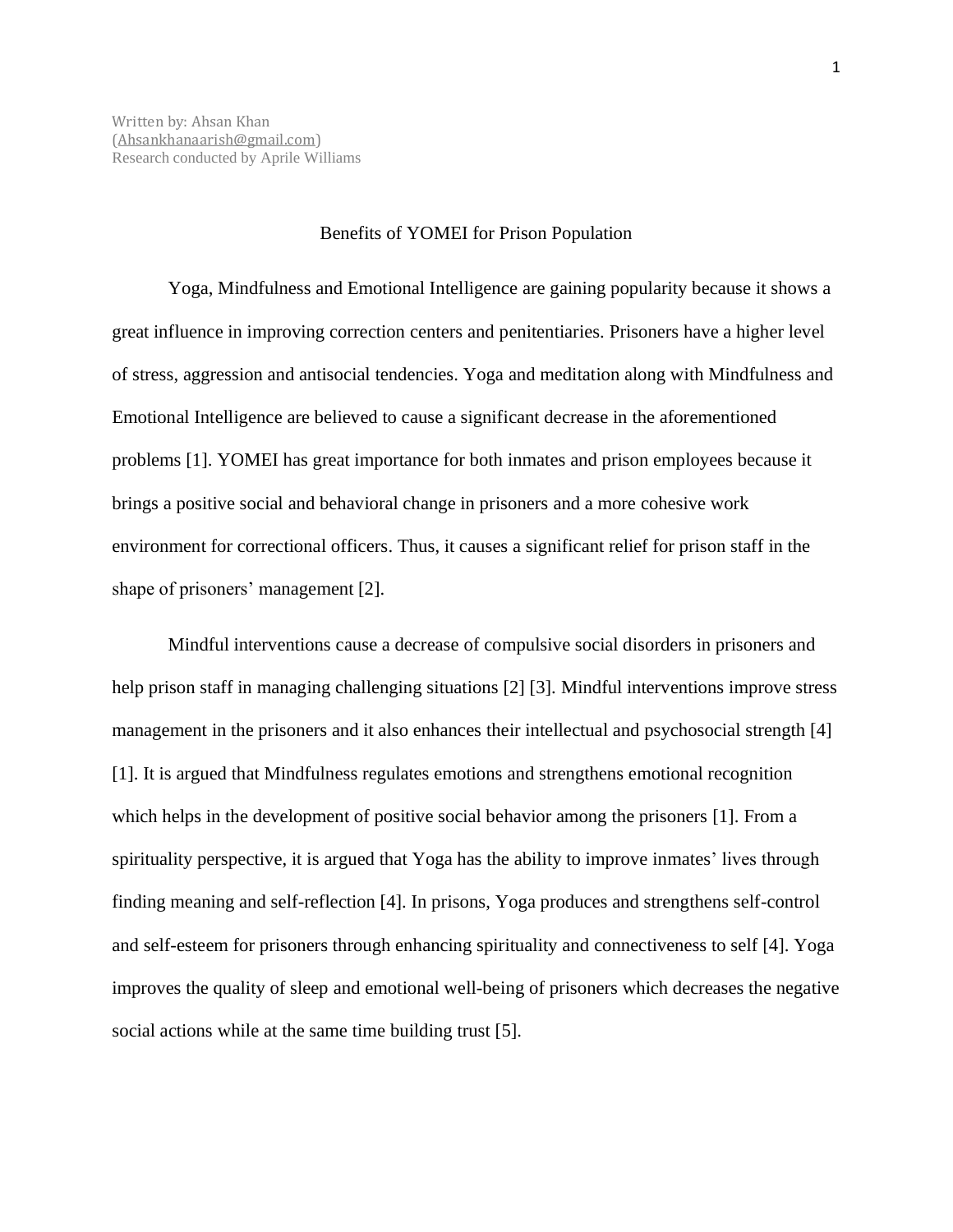YOMEI also holds a great significance for correctional officers in multiple ways. Mindfulness helps in the development of non-judgmental, empathetic and compassionate tendencies in prison staff which translates as healthy and friendlier behavior towards the inmates [6]. Mindfulness also improves self-reflection, self-regulation and relaxation for prison employees [6]. Emotional Intelligence helps correctional officers to manage emotions effectively. Emotionally Intelligent officers and instructors are also able to effectively communicate with inmates and other colleagues [3]. Effective YOMEI interventions could potentially enhance the correctional purpose by helping in the social and psychological recalibration of prisoners [1].

Controlling impulses, problem solving and social skills are the dimensions of Emotional Intelligence which holds a great significance for convicted prisoners. Convicted prisoners have shown to have a lower Emotional Intelligence which translates as their aggressive actions and criminal behavior [7]. The aforementioned study infers that Emotional Intelligence interventions and training programs have a positive impact on the social and emotional development of incarcerated prisoners. Emotional Intelligence helps prisoners in feelings management, anger management and developing a tendency to desist crime and ensure a healthy transition of integrating back in to the society [7] [8].

Yoga, Mindfulness and Emotional Intelligence have a great potential to minimize the prevailing problems in penitentiaries such as stress, anger, aggression and disappointment. As mentioned earlier, YOMEI holds great significance for both inmates and prison staff because it has the potential to leave a positive and effective impact on the penitentiaries.

## References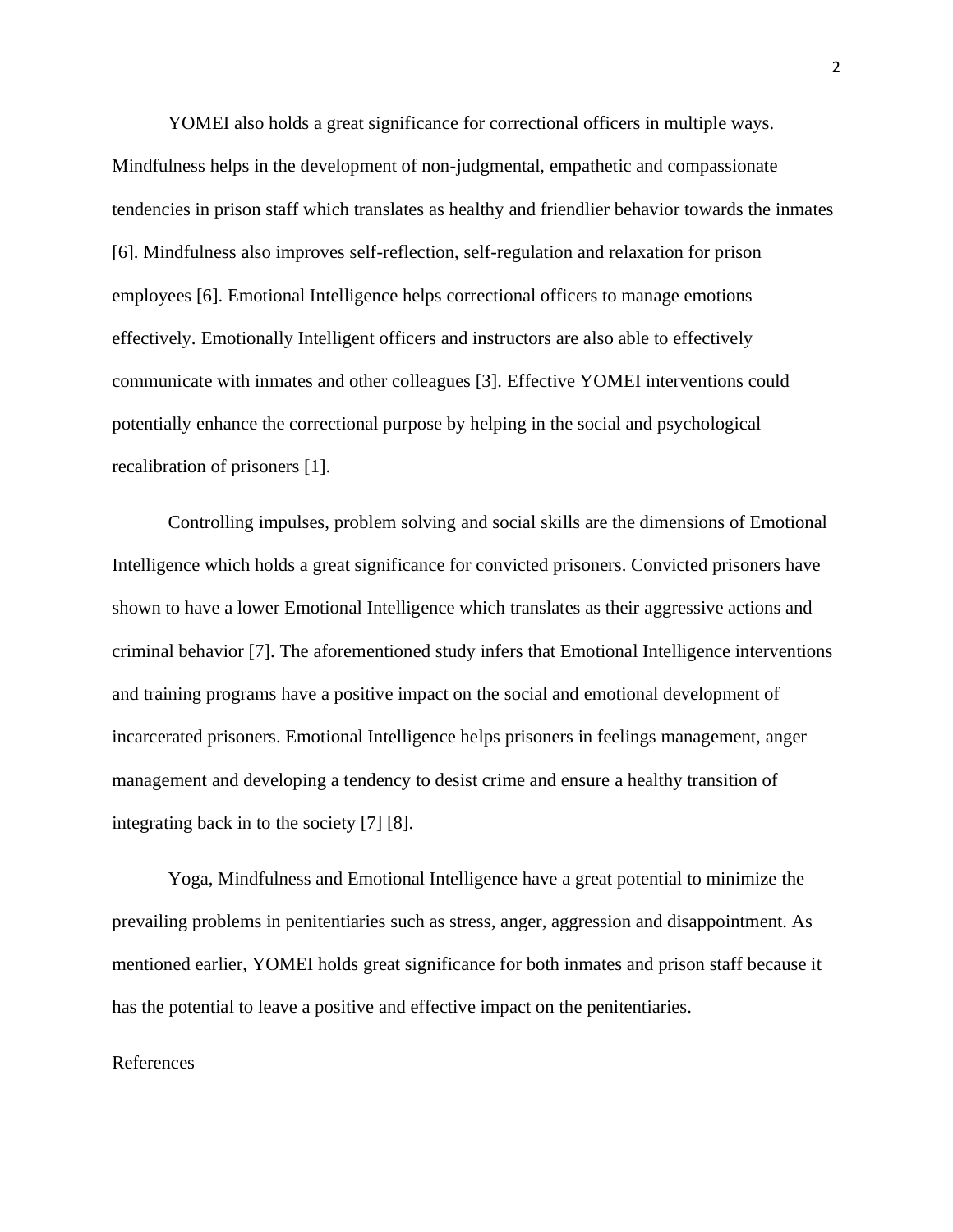[1] A. Bilderbeck, M. Farias, I. Brazil, S. Jakobowitz and C. Wikholm, "Participation in a 10 week course of yoga improves behavioral control and decreases psychological distress in a prison population", *Journal of Psychiatric Research*, vol. 47, no. 10, pp. 1438-1445, 2013. Available: 10.1016/j.jpsychires.2013.06.014.

[2] N. Bouw, S. Huijbregts, E. Scholte and H. Swaab, "Mindfulness-Based Stress Reduction in Prison: Experiences of Inmates, Instructors, and Prison Staff", *International Journal of Offender Therapy and Comparative Criminology*, vol. 63, no. 15-16, pp. 2550-2571, 2019. Available: 10.1177/0306624x19856232

[3] Sarkar, M., and Ray, A. Emotional Intelligence-A Key to Manage Crisis: A Study among Correctional Officers of West Bengal, India.

[4] M. Griera, "Yoga in Penitentiary Settings: Transcendence, Spirituality, and Self-Improvement", *Human Studies*, vol. 40, no. 1, pp. 77-100, 2016. Available: 10.1007/s10746-016- 9404-6

[5] N. Kerekes, C. Fielding and S. Apelqvist, "Yoga in Correctional Settings: A Randomized Controlled Study", *Frontiers in Psychiatry*, vol. 8, 2017. Available: 10.3389/fpsyt.2017.00204

[6] C. Barrett, "Mindfulness and Rehabilitation: Teaching Yoga and Meditation to Young Men in an Alternative to Incarceration Program", *International Journal of Offender Therapy and Comparative Criminology*, vol. 61, no. 15, pp. 1719-1738, 2016. Available: 10.1177/0306624x16633667

[7] N. Sharma, O. Prakash, K. Sengar, S. Chaudhury and A. Singh, "The relation between emotional intelligence and criminal behavior: A study among convicted criminals", *Industrial Psychiatry Journal*, vol. 24, no. 1, p. 54, 2015. Available: 10.4103/0972-6748.160934